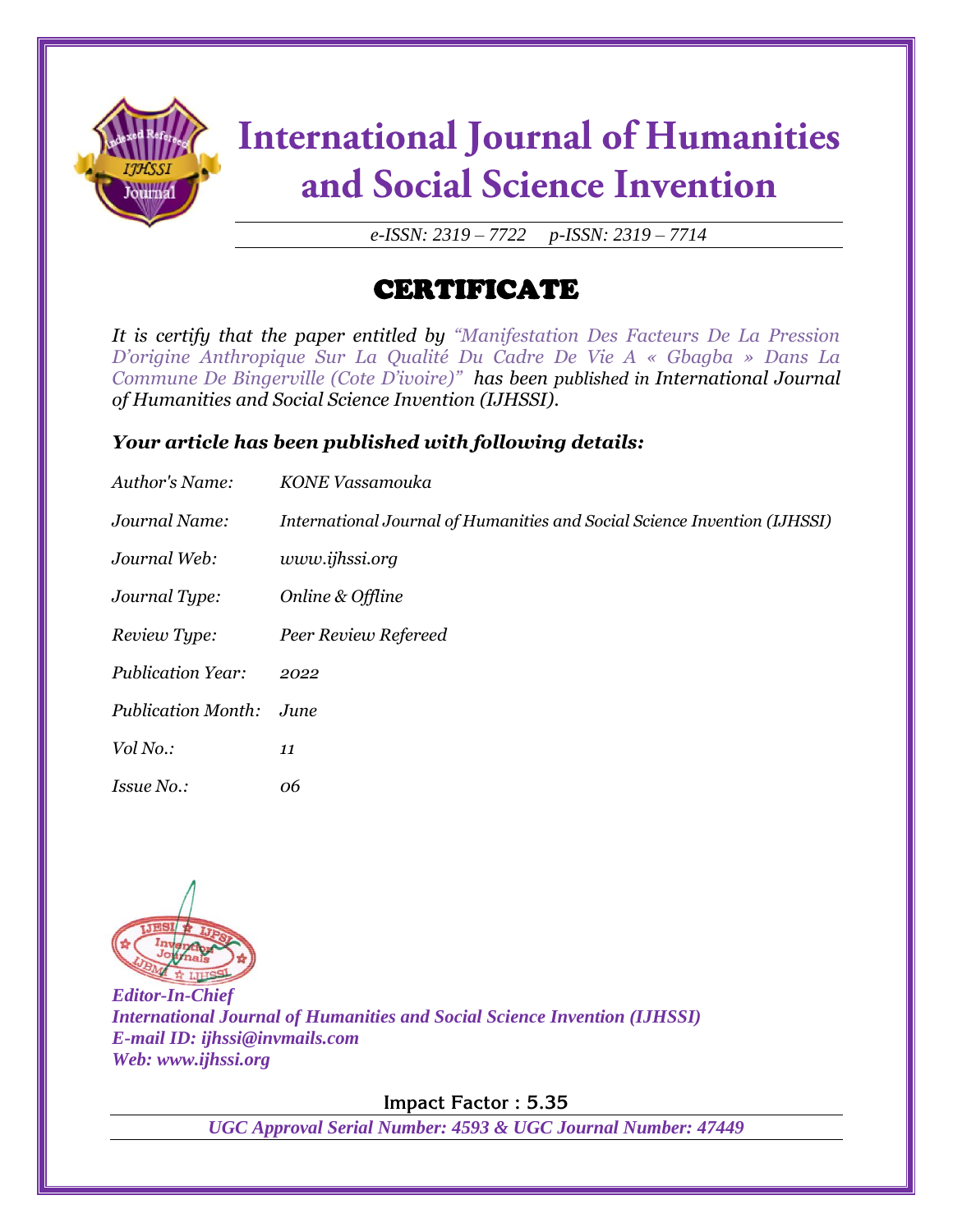

# **International Journal of Humanities** and Social Science Invention

*e-ISSN: 2319 – 7722 p-ISSN: 2319 – 7714*

## CERTIFICATE

*It is certify that the paper entitled by "Manifestation Des Facteurs De La Pression D'origine Anthropique Sur La Qualité Du Cadre De Vie A « Gbagba » Dans La Commune De Bingerville (Cote D'ivoire)" has been published in International Journal of Humanities and Social Science Invention (IJHSSI).*

### *Your article has been published with following details:*

| <b>Author's Name:</b>     | Docteur en géographie                                                     |
|---------------------------|---------------------------------------------------------------------------|
| Journal Name:             | International Journal of Humanities and Social Science Invention (IJHSSI) |
| Journal Web:              | www.ijhssi.org                                                            |
| Journal Type:             | Online & Offline                                                          |
| Review Type:              | Peer Review Refereed                                                      |
| <b>Publication Year:</b>  | 2022                                                                      |
| <b>Publication Month:</b> | June                                                                      |
| Vol No.:                  | 11                                                                        |
| <i>Issue No.:</i>         | 06                                                                        |



*Editor-In-Chief International Journal of Humanities and Social Science Invention (IJHSSI) E-mail ID: ijhssi@invmails.com Web: www.ijhssi.org*

**Impact Factor : 5.35**

*UGC Approval Serial Number: 4593 & UGC Journal Number: 47449*